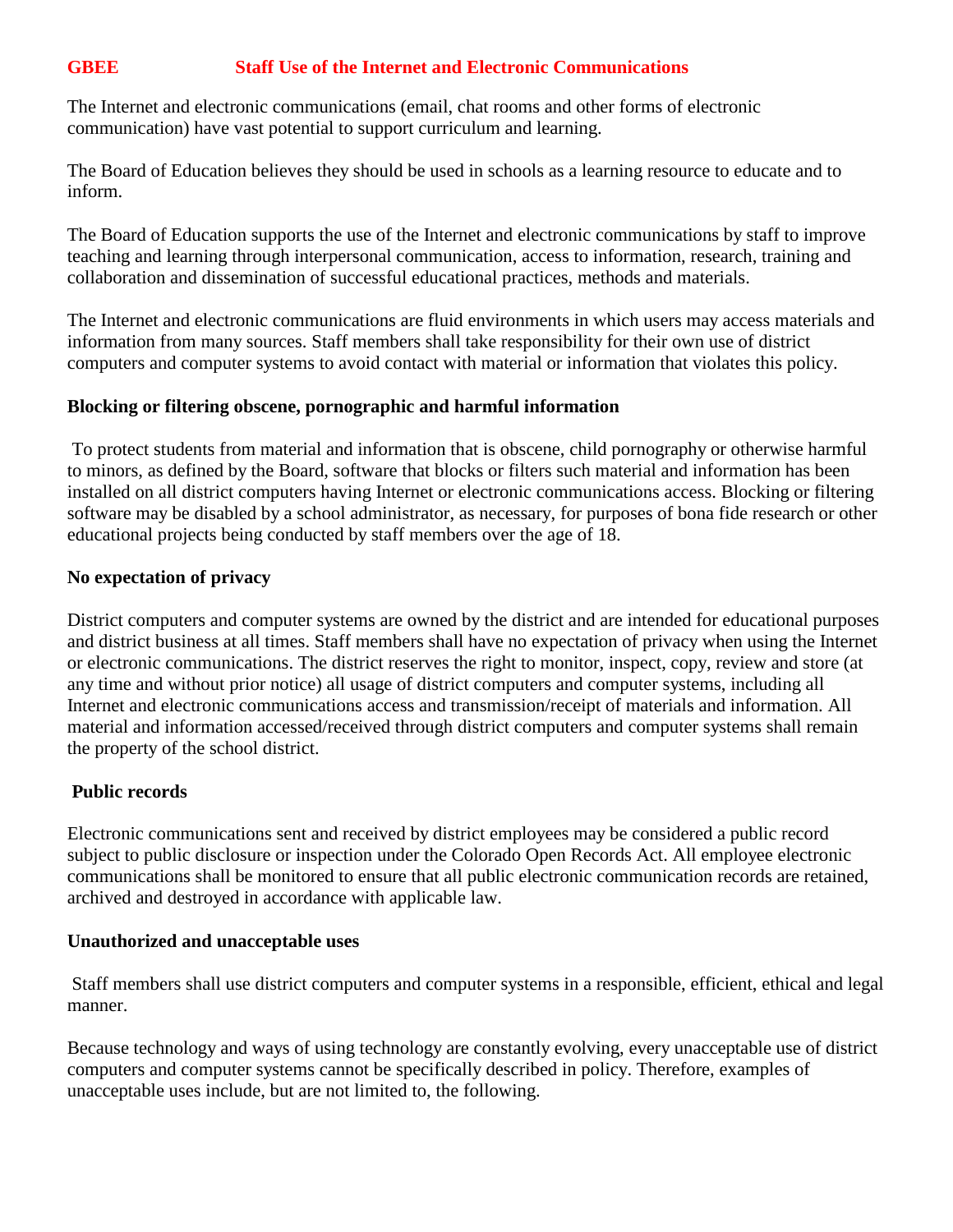No staff member shall access, create, transmit, retransmit or forward material or information:

 that promotes violence or advocates destruction of property including, but not limited to, access to information concerning the manufacturing or purchasing of destructive devices or weapons

 that is not related to district education objectives that contains pornographic, obscene or other sexually oriented materials, either as pictures or writings, that are intended to stimulate erotic feelings or appeal to prurient interests in nudity, sex or excretion

 that harasses, threatens, demeans, or promotes violence or hatred against another person or group of persons with regard to race, color, creed, sex, sexual orientation, religion, national origin, ancestry, age, marital status or disability

- for personal profit, financial gain, advertising, commercial transaction or political purposes
- that plagiarizes the work of another without express consent
- that uses inappropriate or profane language likely to be offensive to others in the school community
- that is knowingly false or could be construed as intending to purposely damage another person's reputation

 in violation of any federal or state law, including but not limited to copyrighted material and material protected by trade secret

 that contains personal information about themselves or others, including information protected by confidentiality laws

- using another individual's Internet or electronic communications account without written permission from that individual
- that impersonates another or transmits through an anonymous remailer
- that accesses fee services without specific permission from the system administrator

## **Security**

Security on district computer systems is a high priority. Staff members who identify a security problem while using the Internet or electronic communications must immediately notify a system administrator. Staff members should not demonstrate the problem to other users. Logging on to the Internet or electronic communications as a system administrator is prohibited.

Staff members shall not:

- use another person's password or any other identifier
- <sup>•</sup> gain or attempt to gain unauthorized access to district computers or computer systems
- read, alter, delete or copy, or attempt to do so, electronic communications of other system users

Any staff member identified as a security risk, or as having a history of problems with other computer systems, may be denied access to the Internet and electronic communications.

# **Confidentiality**

Staff members shall not access, receive, transmit or retransmit material regarding students, parents/guardians, district employees or district affairs that is protected by confidentiality laws unless such access, receipt or transmittal is in accordance with their assigned job responsibilities, applicable law and district policy. It is imperative that staff members who share confidential student information via electronic communications understand the correct use of the technology, so that confidential records are not inadvertently sent or forwarded to the wrong party. Staff members who use email to disclose student records or other confidential student information in a manner inconsistent with applicable law and district policy may be subject to disciplinary action.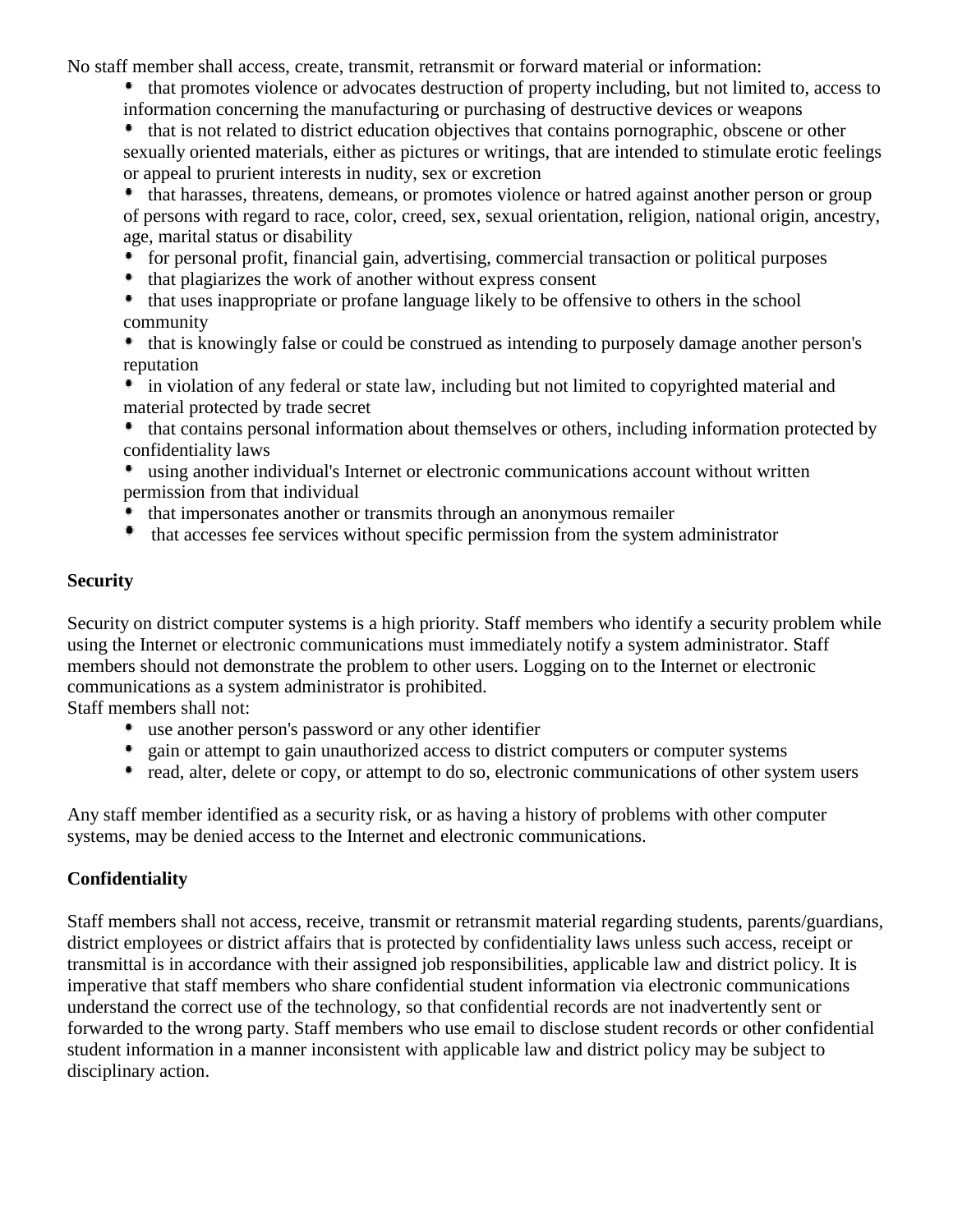If material is not legally protected but is of a confidential or sensitive nature, great care shall be taken to ensure that only those with a "need to know" are allowed access to the material. Staff members shall handle all employee, student and district records in accordance with policies GBJ (Personnel Records and Files), JRA/JRC (Student Records/Release of Information on Students) and EGAEA (Electronic Communication).

Disclosure of confidential student records, including disclosure via electronic mail or other telecommunication systems, is governed by state and federal law, including the Family Educational Rights and Privacy Act (FERPA). (See policy JRA/JRC, Student Records/Release of Information on Students for detailed information on student records).

### **Use of social media**

Staff members may use social media within school district guidelines for instructional purposes, including promoting communications with students, parents/guardians and the community concerning school related activities and for purposes of supplementing classroom instruction. As with any other instructional material, the application/platform and content shall be appropriate to the student's age, understanding and range of knowledge.

Staff members are prohibited from communicating with students through personal social media platforms/applications or texting. Staff members are expected to protect the health, safety and emotional well-being of students and to preserve the integrity of the learning environment. Online or electronic conduct that distracts or disrupts the learning environment or other conduct in violation of this or related district policies may form the basis for disciplinary action up to and including termination.

### **Vandalism**

Vandalism will result in cancellation of privileges and may result in school disciplinary action and/or legal action. Vandalism is defined as any malicious or intentional attempt to harm, destroy, modify, abuse or disrupt operation of any network within the school district or any network connected to the Internet, operation of any form of electronic communications, the data contained on any network or electronic communications, the data of another user, usage by another user, or district-owned software or hardware. This includes, but is not limited to, the uploading or creation of computer viruses and the use of encryption software.

Unauthorized software

Staff members are prohibited from using or possessing any software that has been downloaded or is otherwise in the user's possession without appropriate registration and payment of any fees owed to the software owner.

#### **Staff member use is a privilege**

Use of the Internet and electronic communications demands personal responsibility and an understanding of the acceptable and unacceptable uses of such tools. Staff member use of the Internet and electronic communications is a privilege, not a right. Failure to follow the use procedures contained in this policy shall result in the loss of the privilege to use these tools and restitution for costs associated with damages, and may result in school disciplinary action and/or legal action. The school district may deny, revoke or suspend access to district technology or close accounts at any time.

Staff members shall be required to sign the district's Acceptable Use Agreement annually before Internet or electronic communications accounts shall be issued or access shall be allowed.